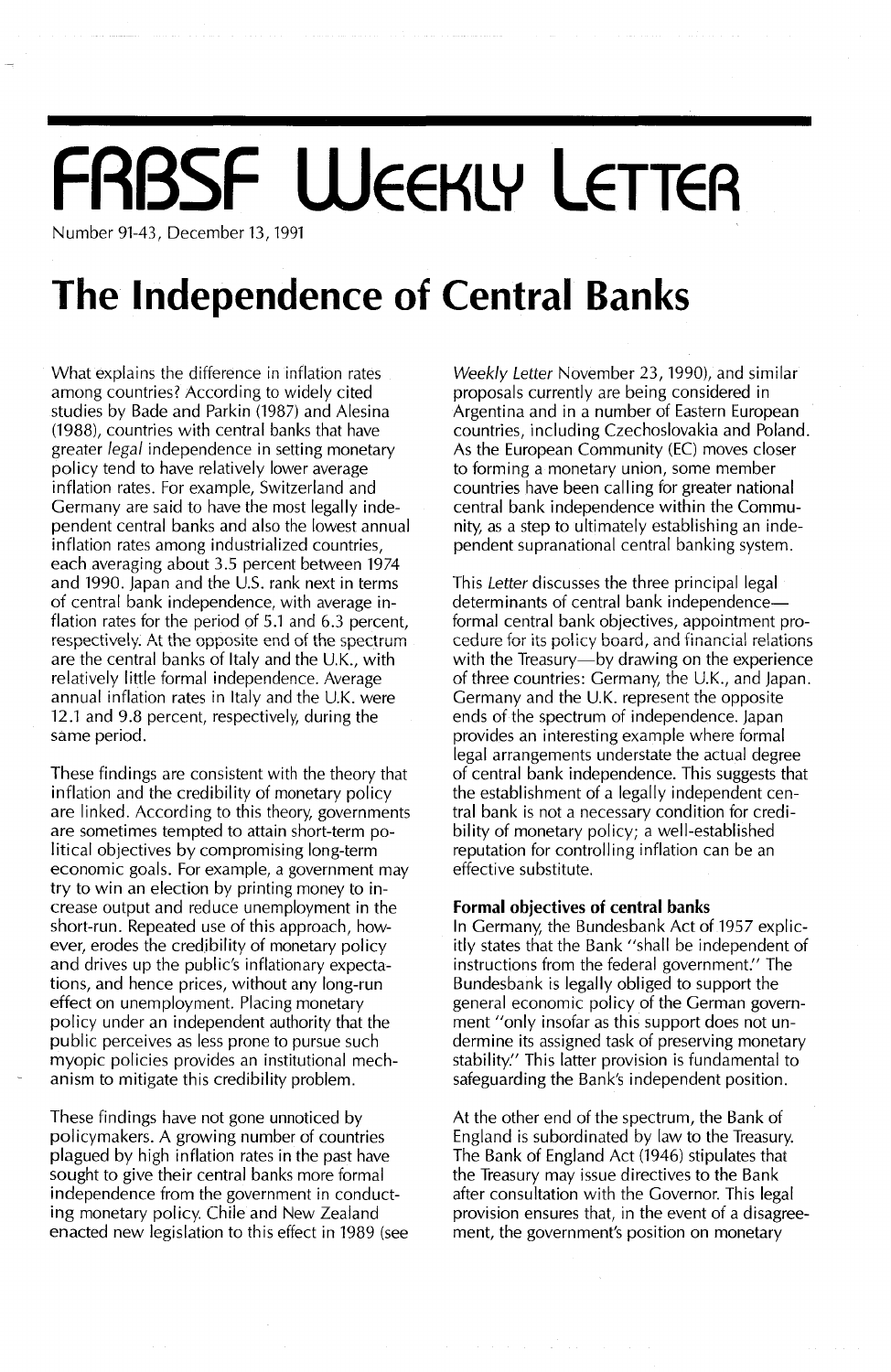# **FRBSF**

policy will prevail over that of the Bank of England (BOE). In practice, the Treasury has never actually issued directives, because monetary policy is formulated through close coordination between the Bank and the Treasury, with the latter having the upper hand.

japan falls somewhere between these two examples. Legally, the Bank of japan (BOj) can independently determine discount rate policy and open market operations. In other respects, however, the BOj's independence is significantly curtailed. For instance, any change in commercial banks' reserve ratios requires approval of the Ministry of Finance (MOF). In fact, the Bank of japan Law (1942) empowers the Finance Minister to direct the BOJ to change its bylaws or to undertake any actions it deems necessary. This power, however, has never been exercised, and in practice, major monetary policy issues are determined through close cooperation between the BOj and the MOF, which is facilitated by having a (non-voting) MOF representative on the Bank's Policy Board.

**Appointment of central bank policy boards**

Governments may exercise leverage over central banks by controlling the appointment and dismissal of members of the monetary policy board. The degree of a central bank's independence can thus be enhanced by limiting these powers, for example, by making the terms of board members longer than the electoral cycle, or by limiting the proportion of policy board members that can be directly nominated or appointed by the government.

When the government is responsible for formulating monetary policy, it typically controls directly all appointments to the policy board of the central bank. In the U.K., the Governor, Deputy Governor, and directors of the BOE are all appointed by the Crown, which in practice means by the Prime Minister acting on the advice of the Chancellor of Exchequer (Treasury). The Governor and Deputy Governor are appointed for renewable terms of five years; the directors have staggered four-year terms which are also renewable.

Although the Bank of japan is considered to be a relatively independent central bank, all positions on its Policy Board are direct government appointments. The Board consists of seven members: the Governor, appointed by the Prime Minister's Cabinet for a five-year renewable term, two nonvoting members serving ex officio as representatives of the Ministry of Finance and of the Economic Planning Agency, and four voting members appointed for four years by the Cabinet with the consent of both Houses.

In Germany, the Central Bank Council determines the monetary and credit policies of the Bundesbank. It consists of the ten-member Directorate and the eleven Land (district) Central Bank Presidents. The Directorate, which includes the President and the Vice President, are nominated by the federal government and appointed by the President of the Federal Republic for a period of eight years. The President of the Federal Republic also appoints the eleven Land Bank Presidents for eight-year (renewable) terms. Their nomination, however, must come from the Bundesrat, the upper house of the parliament, which represents the various regions of the country. In making a nomination, the Bundesrat must follow the recommendation of the political authority in the Land concerned. This ensures that the federal government is not able to nominate directly a majority of the Central Bank Council. As a further check on the government's direct input in the appointment process, the Central Bank Council has the right to comment on the nomination of any Directorate member or Land Bank President.

#### **Financial relations between central banks and governments**

Budgetary autonomy would seem to be a natural feature of central bank independence. But, in fact, many central banks along the entire spectrum of independence have complete budget autonomy. The Bank of japan, along with the Bank of France and the Reserve Bank of New Zealand, are notable exceptions; all must obtain prior approval from the government for their budget expenditures. One possible reason why budgetary autonomy is not linked to monetary policy independence is that, unlike other government agencies, virtually all central banks generate revenue from seignorage or assets purchased by creating non-interest bearing (or low interest-bearing) liabilities against themselves.

A significant determinant of central bank independence is the extent to which the government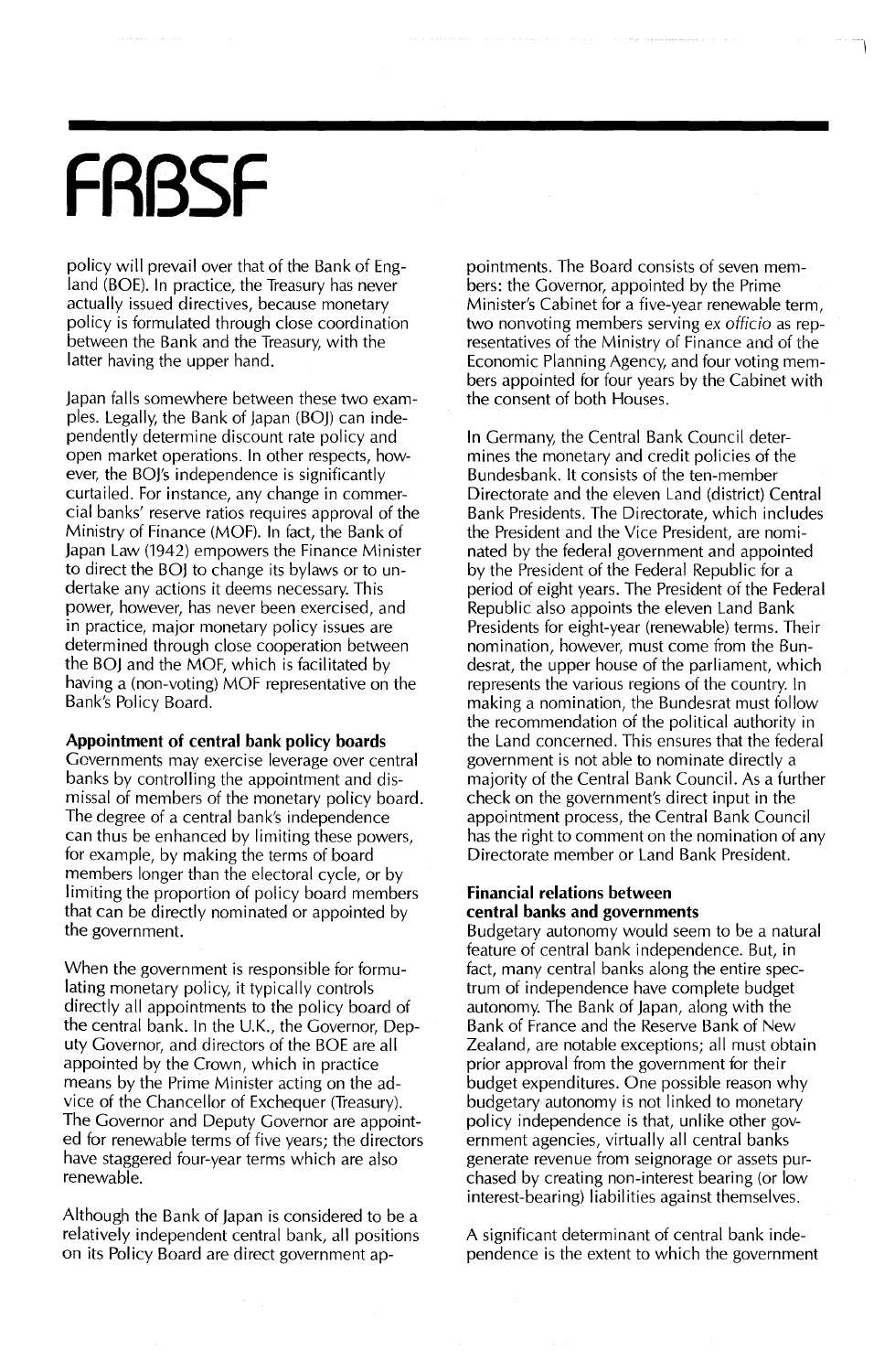can obtain financing directly from the central bank. The more power the Treasury has to demand direct financing from the central bank, the less latitude the central bank has in pursuing monetary policies aimed at maintaining longterm price stability. In Germany, direct central bank credit to the government is strictly limited, but the Bundesbank is allowed to acquire government paper in open market operations. The law explicitly states, however, that such secondary market purchases can be used only for monetary control purposes. In the U.K., the Treasury can cover current budget spending requirements with direct short-term loans from the BOE. Moreover, the law does not limit BOE purchases of government securities. In japan, the BOj is prohibited from direct purchases of new issues of long-term government securities, but there is no barrier to BOI advances to the government or secondary market purchases of government debt.

#### law versus reputation

Formal legal arrangements of central banking in Germany and the U.K. give a fairly clear indication of the degree of their independence. And, the relative inflationary performance both countries is consistent with the notion that independent central banks tend to generate lower inflation rates. In japan, less formal arrangements and practices (which are more difficult to measure) also have been important; monetary policy generally has been more independent in practice than central bank legislation suggests. In other words, achieving low inflation has been possible in Japan without the benefit of a particularly *legally* independent central bank.

This achievement may be explained by the BOl's trustworthy record of keeping inflation in check. Such a reputation may have provided an effective substitute for legal independence in establishing policy credibility. Of course, the two are not mutually exclusive, as the German case illustrates, where the Bundesbank's track record in controlling inflation has been even more impressive. No doubt, the collective memory of hyperinflation contributed to Germany's decision to buttress high central bank reputation with legal safeguards for its independence.

Establishing formal independence will be particularly important for a country attempting to build monetary policy credibility against an historical background of variable and insufficient monetary restraint. Perhaps it is not a coincidence that countries with particularly poor inflation records in the past, such as Argentina, Chile, New Zealand, and some of the Eastern European countries, are the very ones that have recently formalized, or are contemplating formalizing, the independence of their central banks. Formal central bank independence may offer the potential to provide a disciplinary check on monetary policy and thereby improve long-run inflation performance.

> Sun Rae Kim **Economist**

#### References

Alesina, Alberto. 1988. "Macroeconomics and Politics." In NBER Macroeonomic Annual, 1988, Cambridge Mass., MIT Press.

Bade, Robin and Michael Parkin. 1987. "Central Bank Laws and Monetary Policy." Unpublished mimeograph. Department of Economics, University of Western Ontario.

Opinions expressed in this newsletter do not necessarily refied the views of the management of the Federal Reserve Bank of San Francisco, or of the Board of Governors of the Federal Reserve System.

Editorial comments may be addressed to the editor or to the author.... Free copies of Federal Reserve publications can be obtained from the Public Information Department, Federal Reserve Bank of San Francisco, P.O. Box 7702, San Francisco 94120. Phone (415) 974-2246, Fax (415) 974-3341.